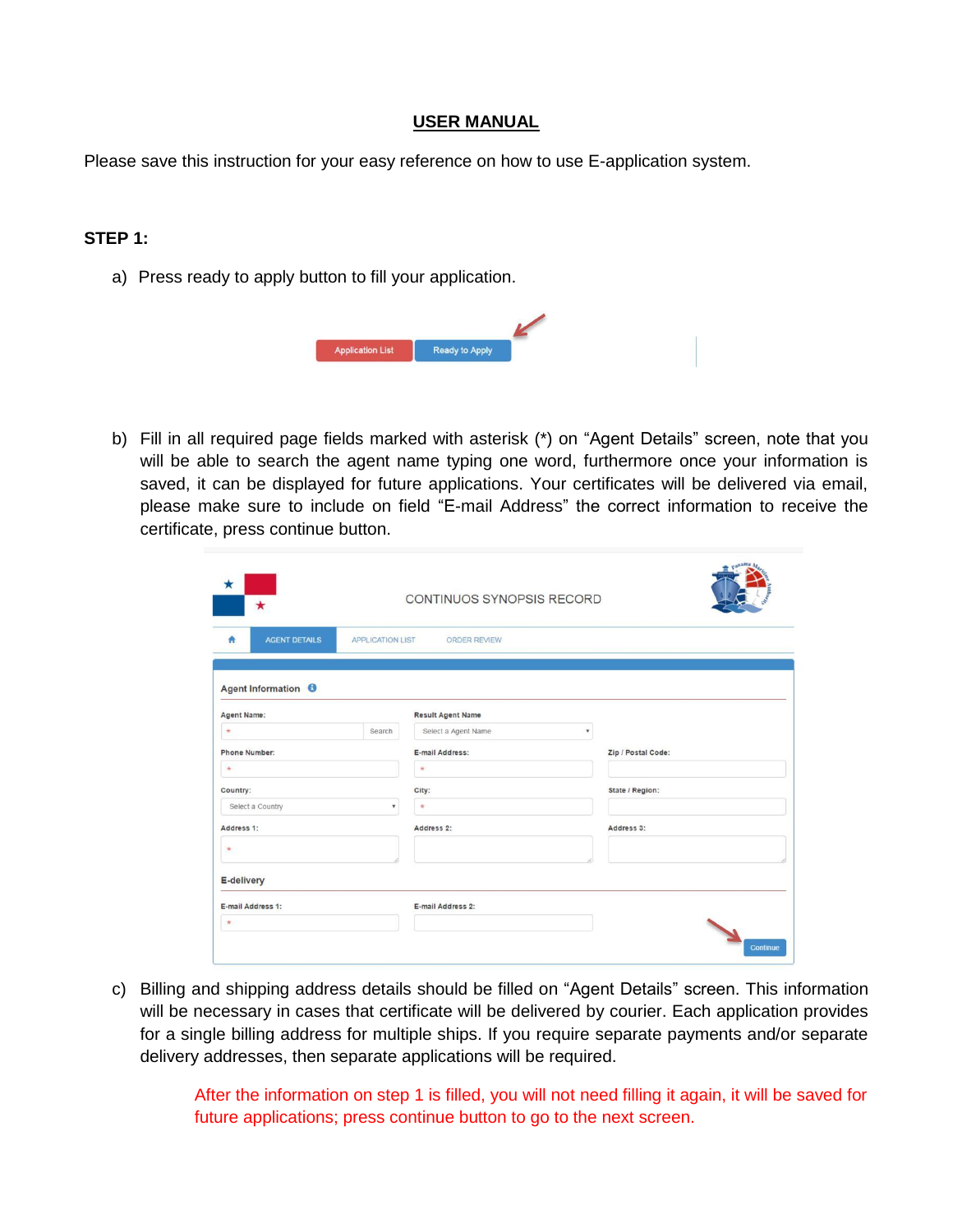# **STEP 2:**

a) On application list screen you are able to search in our fleet, the vessel (s) would you like to apply for, search by the IMO Number, Name of Ship, Call Sign; then click the search button to bring the ship information automatically.

 $\frac{1}{2}$ 

|                                                                                                                    |                                      | CONTINUOS SYNOPSIS RECORD                               |                                                              |
|--------------------------------------------------------------------------------------------------------------------|--------------------------------------|---------------------------------------------------------|--------------------------------------------------------------|
| <b>APPLICATION LIST</b><br><b>AGENT DETAILS</b>                                                                    | <b>ORDER REVIEW</b>                  |                                                         |                                                              |
| Ships to Apply <b>O</b>                                                                                            |                                      |                                                         |                                                              |
| Name of Ship                                                                                                       | Call Sign                            | <b>IMO</b>                                              | Port of Registry                                             |
|                                                                                                                    |                                      |                                                         |                                                              |
|                                                                                                                    |                                      |                                                         |                                                              |
| <b>Ship Details</b><br>Type of CSR:<br>New Registry <sup>©</sup><br>Amendment<br>$\circ$<br>Cancelation<br>$\circ$ | $\frac{1}{2}$                        | Search (IMO Number, Name of Ship, Call Sign):<br>Search | <b>Previous Flag</b><br>$-$ SELECT $-$<br>$\pmb{\mathrm{v}}$ |
| 61                                                                                                                 |                                      |                                                         |                                                              |
| Index Seq.:<br>Imo Number:                                                                                         | Name of Ship:                        |                                                         | Date registration with the state:                            |
| 1. Name of Ship:                                                                                                   | 2. Date registration with the state: |                                                         | ×<br>一篇<br>3. Port of Registration:                          |

b) Then select the Type of CSR if is NEW REGISTRY please select the Previous Flag. If is for NEW CONSTRUCTION select it on the previous flag section.

| $\star$                                                                                |                            |                         | CONTINUOS SYNOPSIS RECORD                     |            |        |                                                        |
|----------------------------------------------------------------------------------------|----------------------------|-------------------------|-----------------------------------------------|------------|--------|--------------------------------------------------------|
| ٨                                                                                      | <b>AGENT DETAILS</b>       | <b>APPLICATION LIST</b> | <b>ORDER REVIEW</b>                           |            |        |                                                        |
| Ships to Apply <sup>6</sup>                                                            |                            |                         |                                               |            |        |                                                        |
|                                                                                        | Name of Ship               |                         | Call Sign                                     | <b>IMO</b> |        | Port of Registry                                       |
|                                                                                        |                            |                         |                                               |            |        |                                                        |
|                                                                                        |                            |                         |                                               |            |        |                                                        |
|                                                                                        |                            |                         | Search (IMO Number, Name of Ship, Call Sign): |            |        | <b>Previous Flag</b>                                   |
| Cancelation                                                                            | New Registry <sup>10</sup> | Amendment               | $\mathcal{H}$                                 |            | Search | $-$ SELECT $-$<br>۰                                    |
| $x \sim$<br><b>Ship Details</b><br>Type of CSR:<br>$\odot$<br>Index Seq.:<br>$\bullet$ |                            |                         |                                               |            |        |                                                        |
| Imo Number:                                                                            |                            |                         | Name of Ship:                                 |            |        | Date registration with the state:                      |
| 1. Name of Ship:                                                                       |                            |                         | 2. Date registration with the state:          |            |        | $\pmb{\times}$<br>$\equiv$<br>3. Port of Registration: |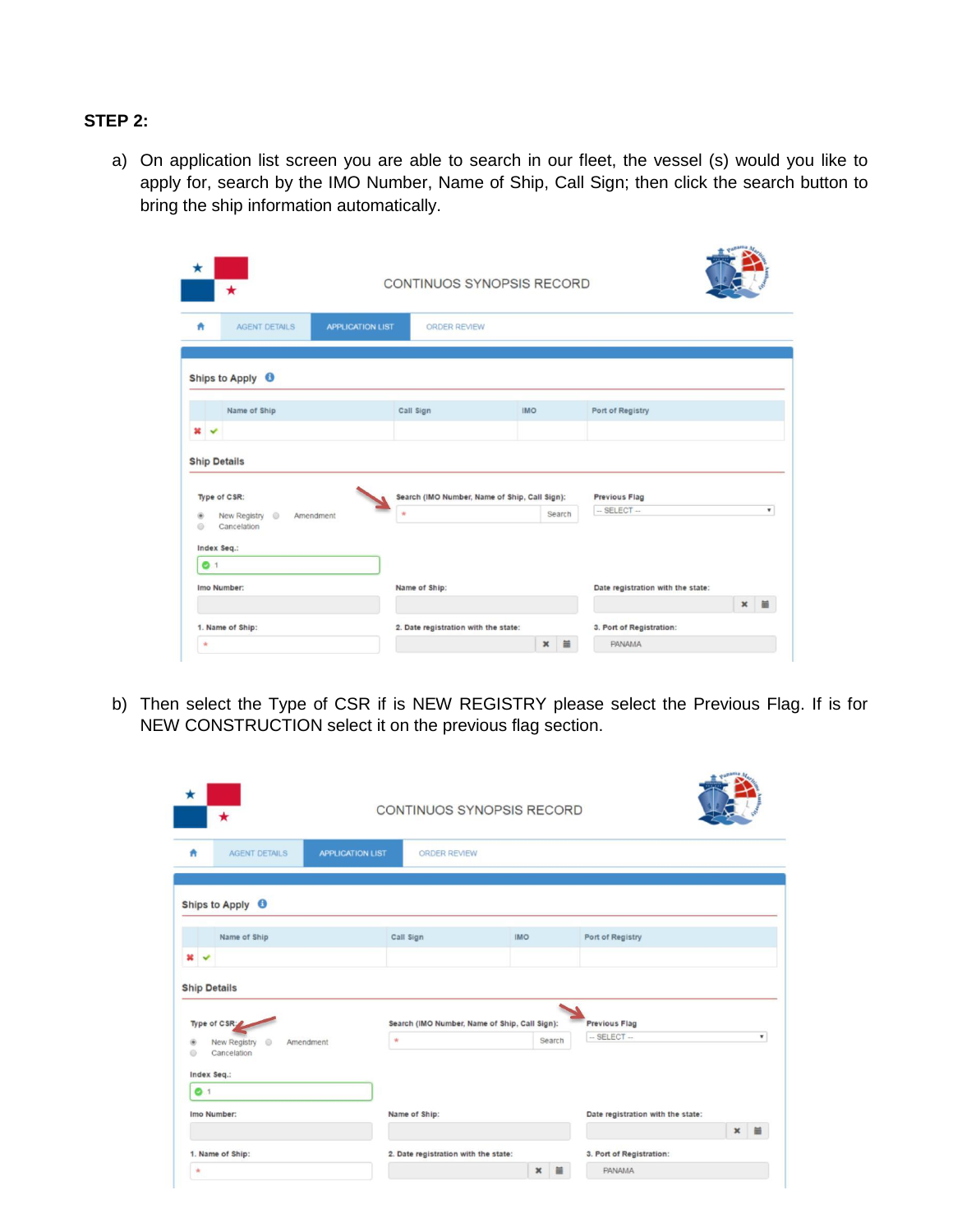c) Please complete the remaining fields and upload the required documents make sure that writing information is according to the Technical Certificate. Also on this screen you are able to select your place of preference to issue.

| 9. DOC                                                 |                                                                                                               |
|--------------------------------------------------------|---------------------------------------------------------------------------------------------------------------|
|                                                        | 9. Administration/Goverment/Recognized Organzation with issued Document of Compliance /DOC:                   |
| 10. Company                                            |                                                                                                               |
| 10. Company Identification Number:                     |                                                                                                               |
| <b>11. SMC</b>                                         |                                                                                                               |
|                                                        | 11. Administration/Goverment/Recognized Organzation with issued Document of Compliance /IMS:                  |
| <b>12. ISSC</b>                                        |                                                                                                               |
|                                                        | 12. Administration/Goverment/Recognized Organzation with issued International Ship Security Certificate/ISSC: |
| 13. New Construction or Previous Registry              |                                                                                                               |
|                                                        |                                                                                                               |
| 13. The Ship is New Construction or Previous Registry: |                                                                                                               |
| 14. Remarks                                            |                                                                                                               |
| 14. Remarks:                                           |                                                                                                               |
|                                                        |                                                                                                               |
| Place of Issue                                         | $\overline{\phantom{0}}$                                                                                      |

### **STEP 3:**

a) Finally press "Add application" button. Please note that before press continue, you can add more vessels as necessary. Make Shure to attach all the necessary documents required for the specific application.

| <b>Attachments</b><br>Malid attachments formats: doc or docx, xls or xlsx, jpg, png, pdf                                         |                                                                              |
|----------------------------------------------------------------------------------------------------------------------------------|------------------------------------------------------------------------------|
| Maximun sizes for all attachments: 10 mb                                                                                         |                                                                              |
| Attachments with an asterisk are mandatory                                                                                       |                                                                              |
| Document of Compliance (DOC) or Interim DOC issued by a Recognized<br>Organization *                                             | Interim ISSC issued by a Recognized Organization<br>You must attached a file |
| You must attached a file                                                                                                         | <b>B'Attach</b><br><b>X</b> Remove                                           |
| <b>G'Atach</b><br><b>X</b> Remove                                                                                                |                                                                              |
| Safety Management Certificate (SMC) or Interim SMC issued by a<br>Recognized Organization                                        | Ship's CSR file issued by the previous vessel's flag                         |
| You must attached a file                                                                                                         | You must attached a file                                                     |
| <b>C</b> Attach<br><b>X</b> Remove                                                                                               | <b>G</b> Atach<br><b>X</b> Remove                                            |
| Class Certificate (only if the change is through a Recognized<br>Organization).                                                  | Payment Receipt Copy.                                                        |
| You must attached a file                                                                                                         | You must attached a file                                                     |
| <b>GAtach</b><br><b>X</b> Remove                                                                                                 | <b>GAtach</b><br><b>X</b> Remove                                             |
|                                                                                                                                  | Deletion Certificate                                                         |
|                                                                                                                                  | You must attached a file                                                     |
|                                                                                                                                  | <b>GAtach</b><br><b>X</b> Remove                                             |
| In case that the SMC and the ISSC are not issued yet, this Administration will issued a provisional CSR valid for SIX MONTH (6). |                                                                              |
| <b>Add Application</b>                                                                                                           | <b>Previous</b><br>Continue                                                  |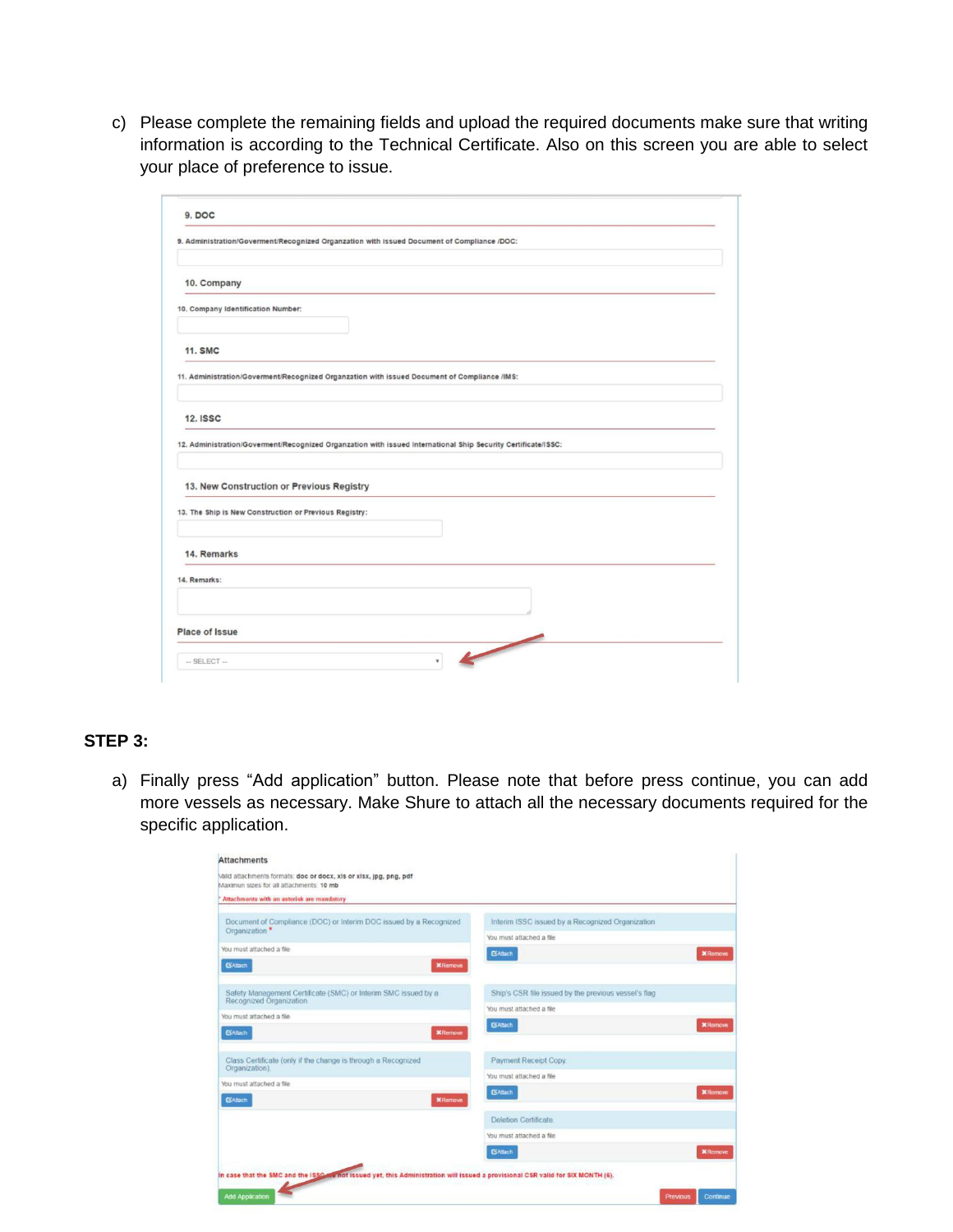b) After you press Add application you would be available to click "View Application Form".

| Maximun sizes for all attachments: 10 mb                                                                                         |                                                      |                             |
|----------------------------------------------------------------------------------------------------------------------------------|------------------------------------------------------|-----------------------------|
| Attachments with an asterisk are mandatory                                                                                       |                                                      |                             |
| Document of Compliance (DOC) or Interim DOC issued by a Recognized<br>Organization *                                             | Interim ISSC issued by a Recognized Organization     |                             |
|                                                                                                                                  | You must attached a file                             |                             |
| You must attached a file                                                                                                         | <b>QPreview</b><br>Attach                            | <b>X</b> Remove             |
| <b>Q</b> Preview<br>Attach<br><b>X</b> Remove                                                                                    |                                                      |                             |
| Safety Management Certificate (SMC) or Interim SMC issued by a<br>Recognized Organization                                        | Ship's CSR file issued by the previous vessel's flag |                             |
| You must attached a file                                                                                                         | You must attached a file                             |                             |
|                                                                                                                                  | <b>QPreview</b><br>Attach                            | <b>X</b> Remove             |
| <b>QPreview</b><br><b>Attach</b><br><b>X</b> Remove                                                                              |                                                      |                             |
| Class Certificate (only if the change is through a Recognized<br>Organization).                                                  | Payment Receipt Copy.                                |                             |
| You must attached a file                                                                                                         | You must attached a file                             |                             |
| <b>QPreview</b><br><b>X</b> Remove<br><b>Attach</b>                                                                              | <b>QPreview</b><br>Attach                            | <b>X</b> Remove             |
|                                                                                                                                  | Deletion Certificate                                 |                             |
|                                                                                                                                  | You must attached a file                             |                             |
|                                                                                                                                  | <b>QPreview</b><br>Attach                            | <b>X</b> Remove             |
|                                                                                                                                  |                                                      |                             |
| In case that the SMC and the ISSC are not issued yet, this Administration will issued a provisional CSR valid for SIX MONTH (6). |                                                      |                             |
| Update<br><b>View Application Form</b>                                                                                           |                                                      | Continue<br><b>Previous</b> |

c) Then you would be available to view, save and download the application form, please be advised that the application form needs to be onboard with the Original CSR.

| FrmImpresion.aspx |                                                                                                                                                | 1/2                                                                                                                                                                                                                                                                                                                                              | $\mathbf{C}$ | $\ddot{\phantom{1}}$ |
|-------------------|------------------------------------------------------------------------------------------------------------------------------------------------|--------------------------------------------------------------------------------------------------------------------------------------------------------------------------------------------------------------------------------------------------------------------------------------------------------------------------------------------------|--------------|----------------------|
|                   |                                                                                                                                                | <b>APPLICATION FORM 2</b><br>Amendments to the Panamanian Continuos Synopsis Record (CSR)<br>Document No.04 for the ship With IMO Number: IMO 9508160<br>Updated according to the Res. MSC.198(80) Amendment<br>The amendments are shown in the table. Indicate N/C for all items not being changed.<br>Dates should be in the format yyyy/mm/dd |              |                      |
|                   | 1 Name of Ship:                                                                                                                                | CHEMROUTE SKY                                                                                                                                                                                                                                                                                                                                    |              |                      |
|                   | 2 Date in which registration with the state                                                                                                    | 2010/11/08                                                                                                                                                                                                                                                                                                                                       |              |                      |
|                   | Port of Registration:                                                                                                                          | Panama                                                                                                                                                                                                                                                                                                                                           |              |                      |
|                   | a) Name of current registered owner(s)<br>(astered addressies)                                                                                 | NG                                                                                                                                                                                                                                                                                                                                               |              |                      |
|                   | b) Name of current registered owner(s)<br>Registered address(es)                                                                               | NC                                                                                                                                                                                                                                                                                                                                               |              |                      |
|                   | c) Name of current registered owner(s)<br>Registered address(es)                                                                               | NC <sup>1</sup>                                                                                                                                                                                                                                                                                                                                  |              |                      |
|                   | 5 If applicable, name of current registered bareboat<br>chatterer(s)<br>Registered Address:                                                    | N/C                                                                                                                                                                                                                                                                                                                                              |              |                      |
|                   | 6 Name of Company (ISM Code):<br>Registered Address:                                                                                           | <b>N/C</b>                                                                                                                                                                                                                                                                                                                                       |              |                      |
|                   | a) Registered Owner (s) Number:                                                                                                                | <b>N/C</b>                                                                                                                                                                                                                                                                                                                                       |              |                      |
|                   | b) Registered Owner (s) Number:                                                                                                                | <b>N/C</b>                                                                                                                                                                                                                                                                                                                                       |              |                      |
|                   | c) Registered Owner (s) Number:                                                                                                                | <b>N/C</b>                                                                                                                                                                                                                                                                                                                                       |              |                      |
|                   | a) Name of Classification Societies with the Ship is classed<br>$\bullet$                                                                      | <b>N/C</b>                                                                                                                                                                                                                                                                                                                                       |              |                      |
|                   | b) Name of Classification Societies with the Ship is classed                                                                                   | NC.                                                                                                                                                                                                                                                                                                                                              |              |                      |
|                   | Administration/Government/Recognized Organization which<br>issued Document of Compliance/IDOC:<br>Body which carried out audit (if different): | <b>NC</b>                                                                                                                                                                                                                                                                                                                                        |              |                      |
|                   | 10 Company identification number                                                                                                               | <b>N/C</b>                                                                                                                                                                                                                                                                                                                                       |              |                      |
|                   | 14 Administration/Communicate/Decoration/ Conseilvation salesh                                                                                 |                                                                                                                                                                                                                                                                                                                                                  |              |                      |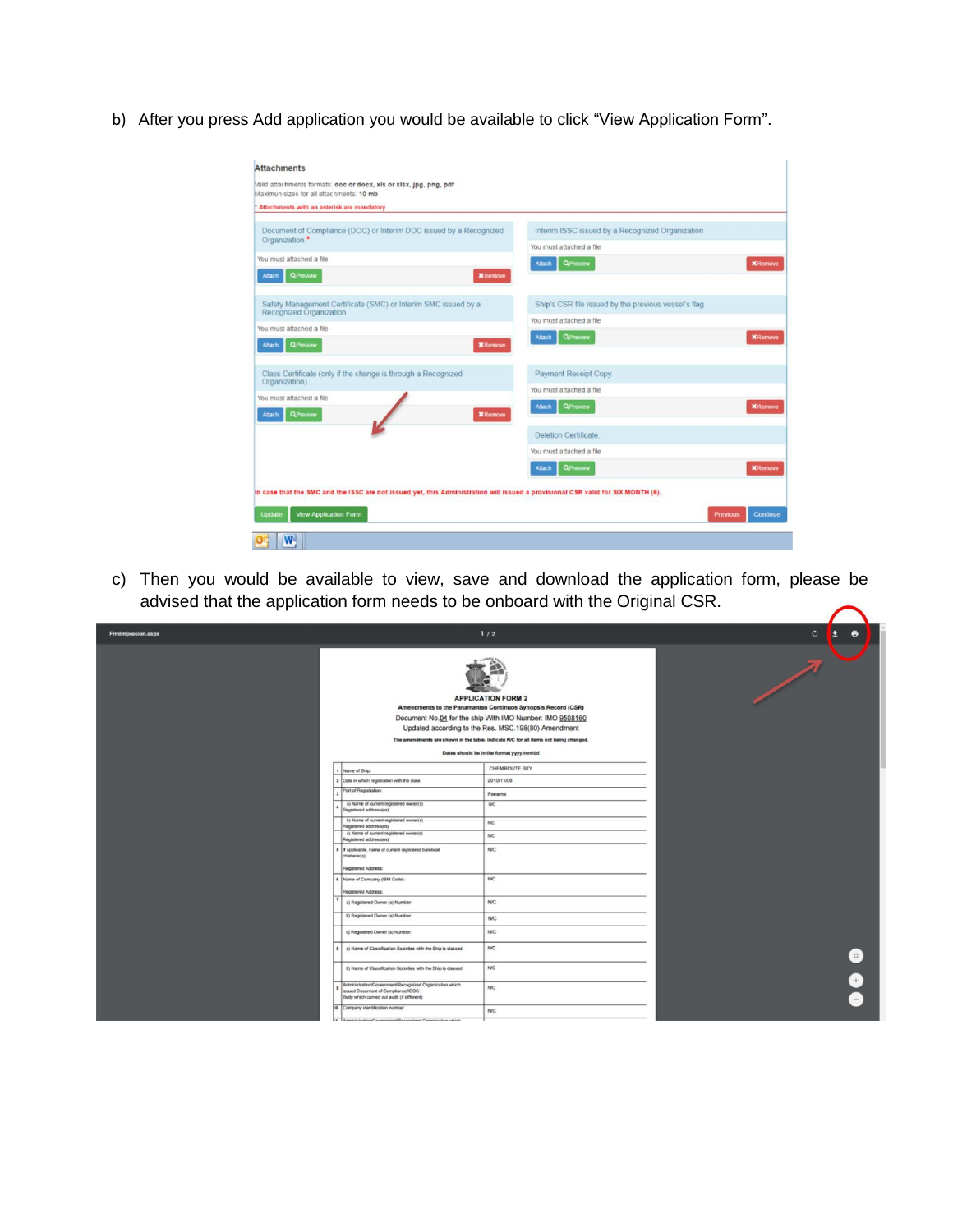## d) Press Continue Bottom

| Maximun sizes for all attachments: 10 mb                                                  |                                                      |                 |  |  |
|-------------------------------------------------------------------------------------------|------------------------------------------------------|-----------------|--|--|
| Attachments with an asterisk are mandatory                                                |                                                      |                 |  |  |
| Document of Compliance (DOC) or Interim DOC issued by a Recognized<br>Organization *      | Interim ISSC issued by a Recognized Organization     |                 |  |  |
|                                                                                           | You must attached a file                             |                 |  |  |
| You must attached a file                                                                  | <b>B'Attach</b>                                      | <b>X</b> Remove |  |  |
| <b>GAtach</b><br><b>X</b> Remove                                                          |                                                      |                 |  |  |
| Safety Management Certificate (SMC) or Interim SMC issued by a<br>Recognized Organization | Ship's CSR file issued by the previous vessel's flag |                 |  |  |
|                                                                                           | You must attached a file                             |                 |  |  |
| You must attached a file                                                                  | <b>GAtach</b>                                        | <b>X</b> Remove |  |  |
| <b>G'Attach</b><br><b>X</b> Remove                                                        |                                                      |                 |  |  |
| Class Certificate (only if the change is through a Recognized<br>Organization).           | Payment Receipt Copy.                                |                 |  |  |
|                                                                                           | You must attached a file                             |                 |  |  |
| You must attached a file<br><b>G</b> Attach<br><b>X</b> Remove                            | <b>GAtach</b>                                        | <b>X</b> Remove |  |  |
|                                                                                           | Deletion Certificate                                 |                 |  |  |
|                                                                                           | You must attached a file                             |                 |  |  |
|                                                                                           | <b>GAtach</b>                                        | <b>X</b> Remove |  |  |

**STEP 4:** a) Finally check the vessel Name, IMO number and Call Sign, if is all in order you can press continue.

| ж            | *                         |                      |                         | CONTINUOS SYNOPSIS RECORD |                   |                                        |
|--------------|---------------------------|----------------------|-------------------------|---------------------------|-------------------|----------------------------------------|
| 青            | <b>REQUESTS</b>           | <b>AGENT DETAILS</b> | <b>APPLICATION LIST</b> | <b>ORDER REVIEW</b>       | <b>EVALUATION</b> |                                        |
|              | Order Review <sup>O</sup> |                      |                         |                           |                   | No. Request: 62405 Sequence: 1         |
| Name of Ship |                           |                      |                         | Call Sign                 | <b>IMO</b>        |                                        |
|              | CHEMROUTE SKY             |                      |                         | 3FDM6                     |                   | 9508160<br>Continue<br><b>Previous</b> |